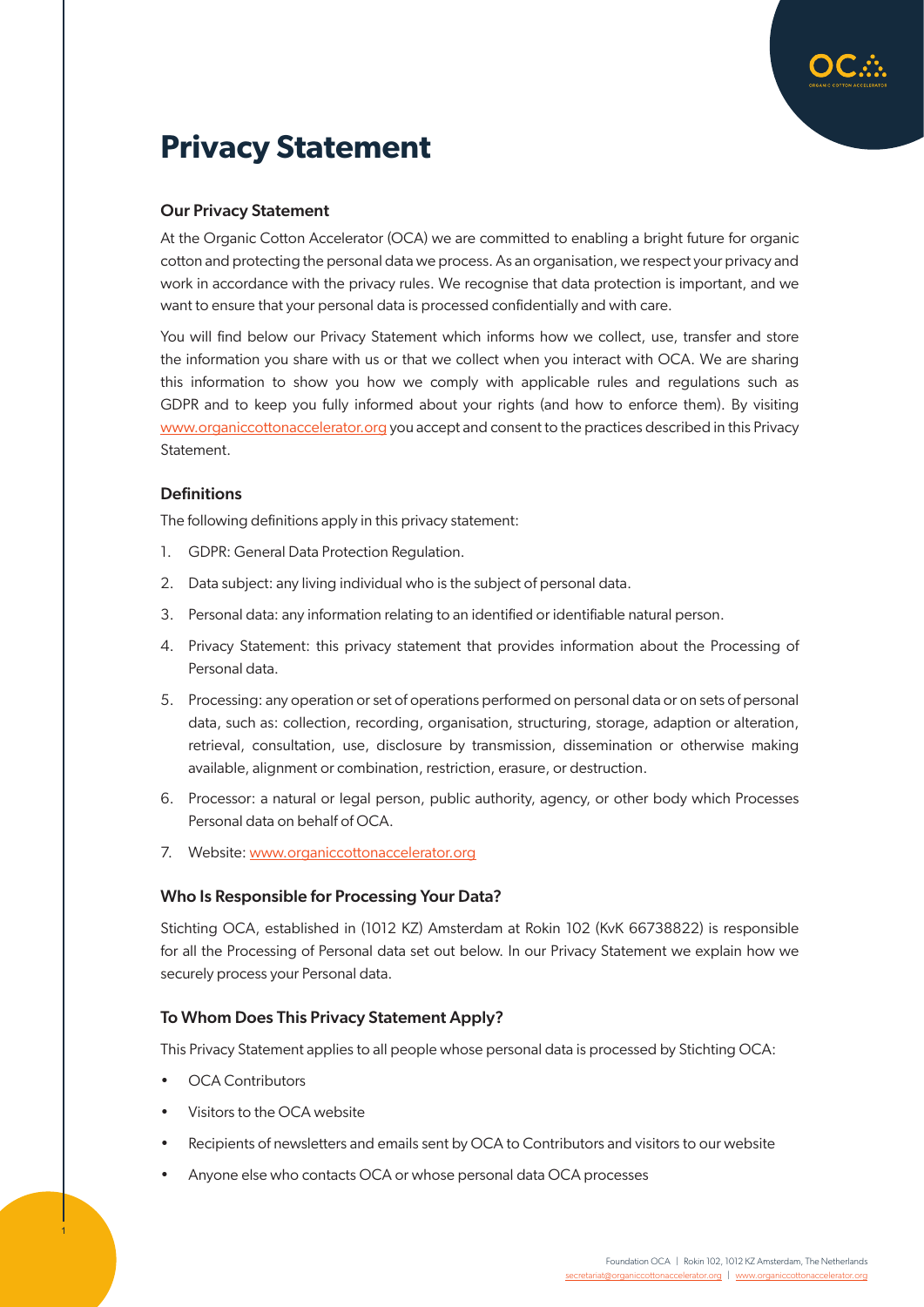

# What Personal Data Do We Process?

- Name (first name, surname, and initials), email address and/ or telephone number
- Personal data obtained through or generated on our website, newsletters and commercial emails or related technologies
- Whether you open a newsletter or email and what sections you select.
- Details of professional activity
- Data necessary for the health or well-being of the person concerned (in the context of events, food allergies and dietary requirements will be requested)

## **Cookies**

OCA uses functional cookies. A cookie is a small text file that is stored in the browser of your computer, tablet, or smartphone when you first visit this website. OCA uses cookies with a purely technical functionality. These ensure that the website works properly and that, for example, your preferred settings are remembered. Cookies help to make our website more useful by enabling basic functions such as page navigation and access to secure parts of the website. Without these cookies the website cannot work properly.

On your first visit to our website, we informed you about these cookies and asked permission for their placement. You can opt out of cookies by setting your internet browser so that it does not store cookies anymore. In addition, you can also delete all information previously saved via the settings of your browser. For an explanation, see: [www.whatarecookies.com](http://www.whatarecookies.com)

# How Do We Collect Personal Data?

OCA collects personal data in the following way(s):

- directly from individuals
- when individuals subscribe to the newsletter via the website

# Legal Grounds For Processing Personal Data

OCA only Processes Personal data when:

- OCA needs to perform a contract with you
- OCA needs to comply with the law
- The Processing is in our legitimate interest, and it is not overridden by your rights
- You have given us permission to do so

OCA uses the collected data for various purposes:

- Sending newsletters (if you have subscribed)
- Maintaining relationships
- Maintaining the website
- Organising events
- Conducting surveys
- (Digitally) signing contracts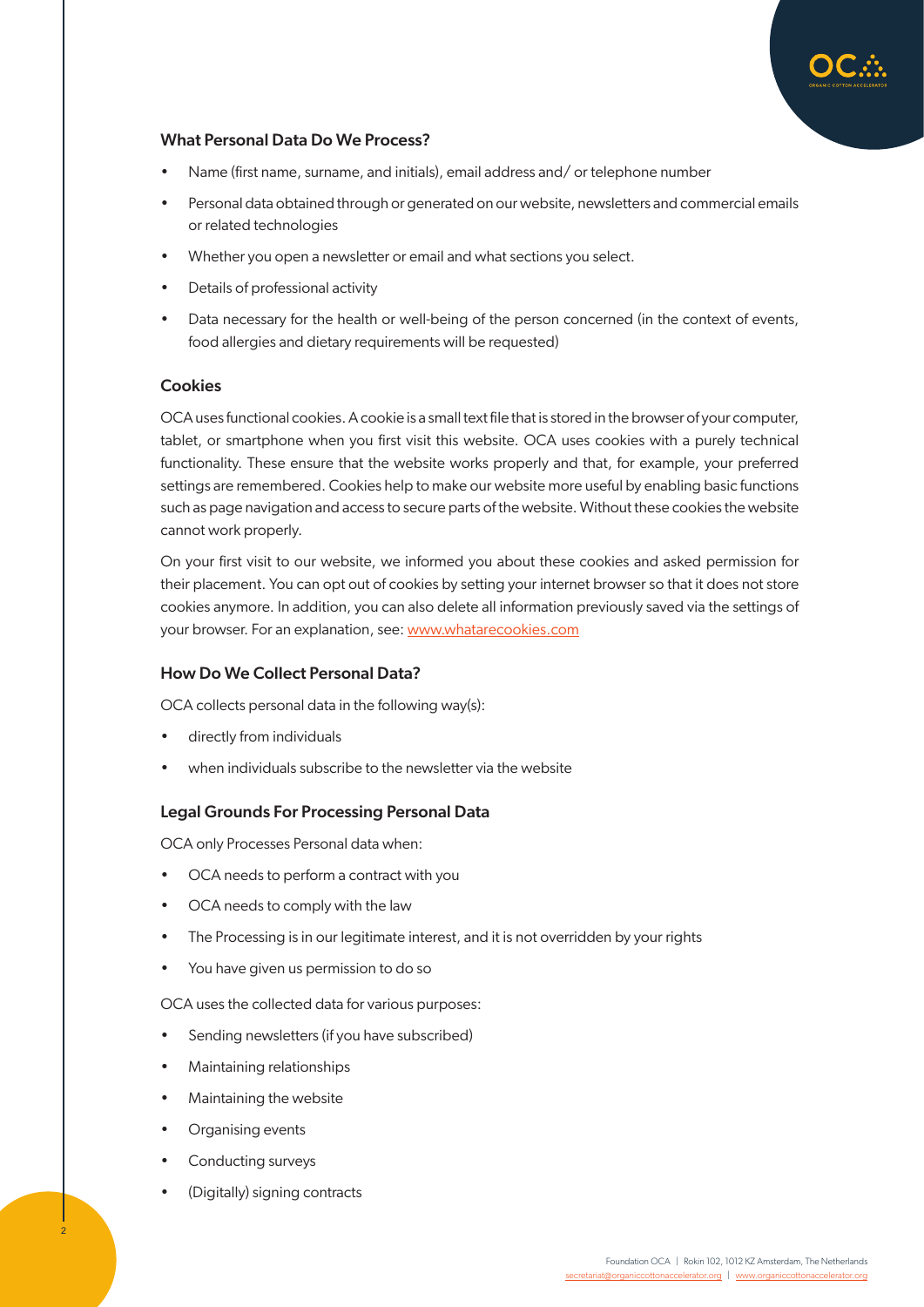

## Transfer Of Data to Third Parties

We may hire service providers (processors) for the processing of your Personal data which solely process your Personal data based on our instructions and in line with this Privacy Statement. We will conclude a processor agreement with these processors which meet the requirements laid down in the General Data Protection Decree. We, for example, hire IT service providers that provide support to the safe and stable operation of our systems. We also make use of third-party services to send newsletters and emails. These are examples of parties that can be considered processors within the meaning of the General Data Protection Decree.

Your Personal data may also be passed on to competent authorities if OCA is obliged to do so on the basis of a legal obligation. We may be forced to transfer Personal data to other countries, within or outside the European Union. If this is the case, OCA shall take all necessary measures to lawfully transfer Personal data to such countries.

OCA will not sell your information to third parties and will only provide this information if it is necessary for the execution of our agreement with you or to comply with a legal obligation.

## What Are Your Rights?

Everyone can, pursuant to the law, exercise certain rights in relation to their personal data. You have the right to access, correct and remove your Personal data. You can also object to the use of your Personal data or request to limit their use. In certain cases, you can request your data and transfer them to another party.

#### *Access and Rectification*

You have the possibility to view and check your Personal data Processed by OCA, and whether and in what way your Personal data is Processed. The same applies if your Personal data is incorrect. You can submit a request to OCA to correct your Personal data if necessary.

#### *Object*

You have the right to object to our Processing of your Personal data.

#### *Delete or Restriction*

If you wish to have your Personal data deleted, you can request us to do so. If OCA has a legal obligation to retain certain Personal data for a longer period of time, you will be informed thereof. You also have the right to ask OCA to restrict the Processing of your Personal data.

#### *Data Portability*

You have the right to request your Personal data to be stored for personal (re)use. You also have the right to request OCA to transfer your Personal data to another party.

#### *Withdraw Consent*

3

You also have the right to withdraw your consent at any time where OCA relied on your consent to Process your Personal data.